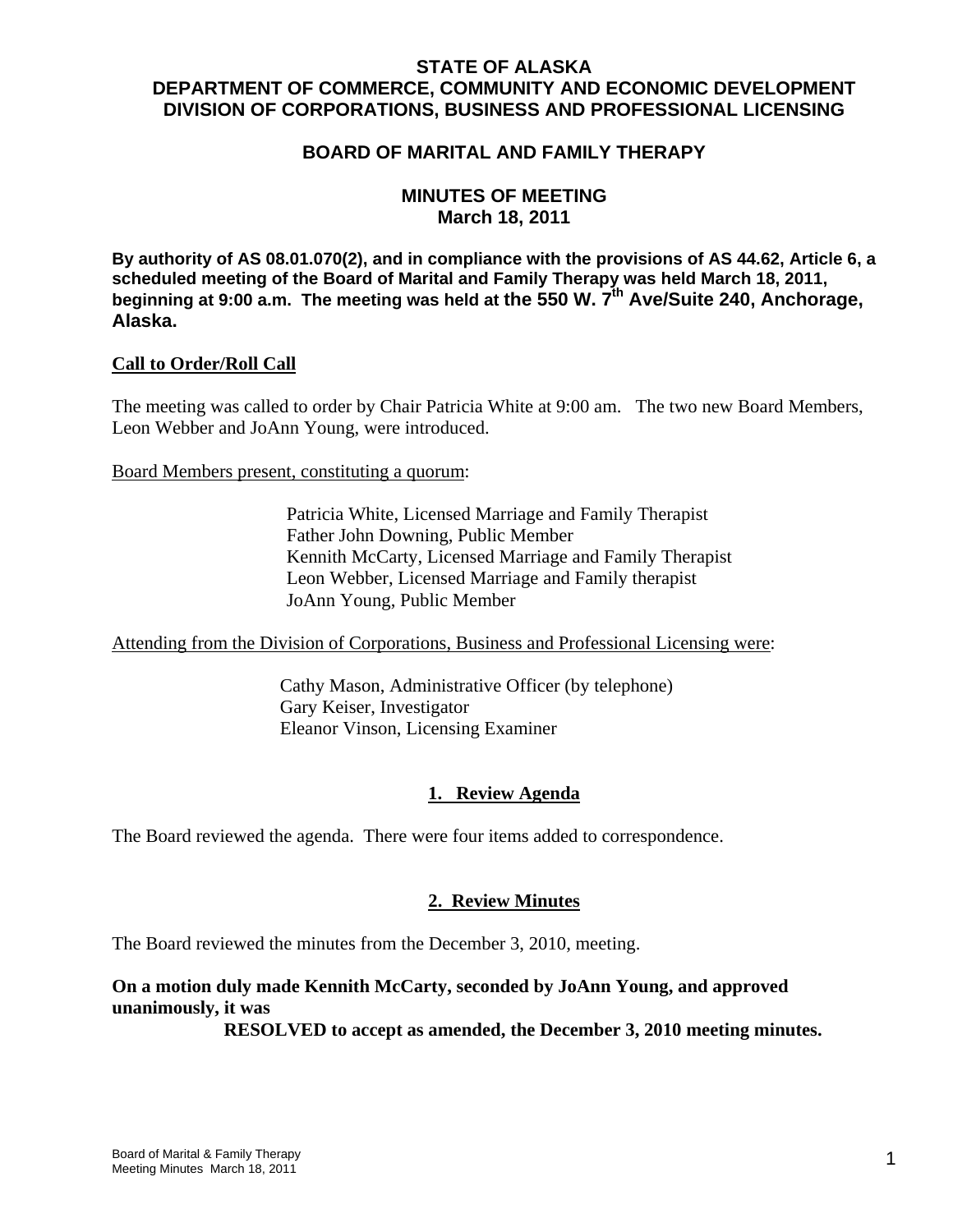## **3. Application/Audit Review**

The Board reviewed 94 applications 10 audit reviews. The Board requested more information on many of the applications for continuing education approval.

### **On a motion duly made Leon Webber, seconded by JoAnn Young, and approved unanimously, it was**

# **RESOLVED to accept the following applications and audits:**

# **MFT BY CREDENTIALS**

# **HOOD, JENNIFER**

## **CONTINUING EDUCATION PROVIDERS APPROVAL APPLICATIONS**

### *AKAMFT*

**AKAMFT's 2nd Annual Pieces & Parts Teleconference** 

## *ALASKA ATTACHMENT & BONDING ASSOC*  **Attachment Disorder 201 Parts I & II**

*CODI* 

**Excellence in Outcomes Cross Cultural Competence Co-Occurring Disorders Program** 

*UAF/ARBHTA* **Ethics in Clinical Supervision** 

### **CONTINUING EDUCATION AUDITS**

 **BUSSEY, JEANNE GILBREATH, DIANE MAGOWNAN, MICHAEL NEWHOUSE, KATHERINE PATINE, LAURA RHODES-WOODMANCY, VIRGINIA SCHLOSSER, CURTIS SCOTT, SUSAN** 

**On a motion duly made Father John Downing, seconded by JoAnn Young, with Leon Webber abstaining, and approved unanimously, it was** 

**RESOLVED to accept the following continuing education audit:**

### **LEON WEBBER**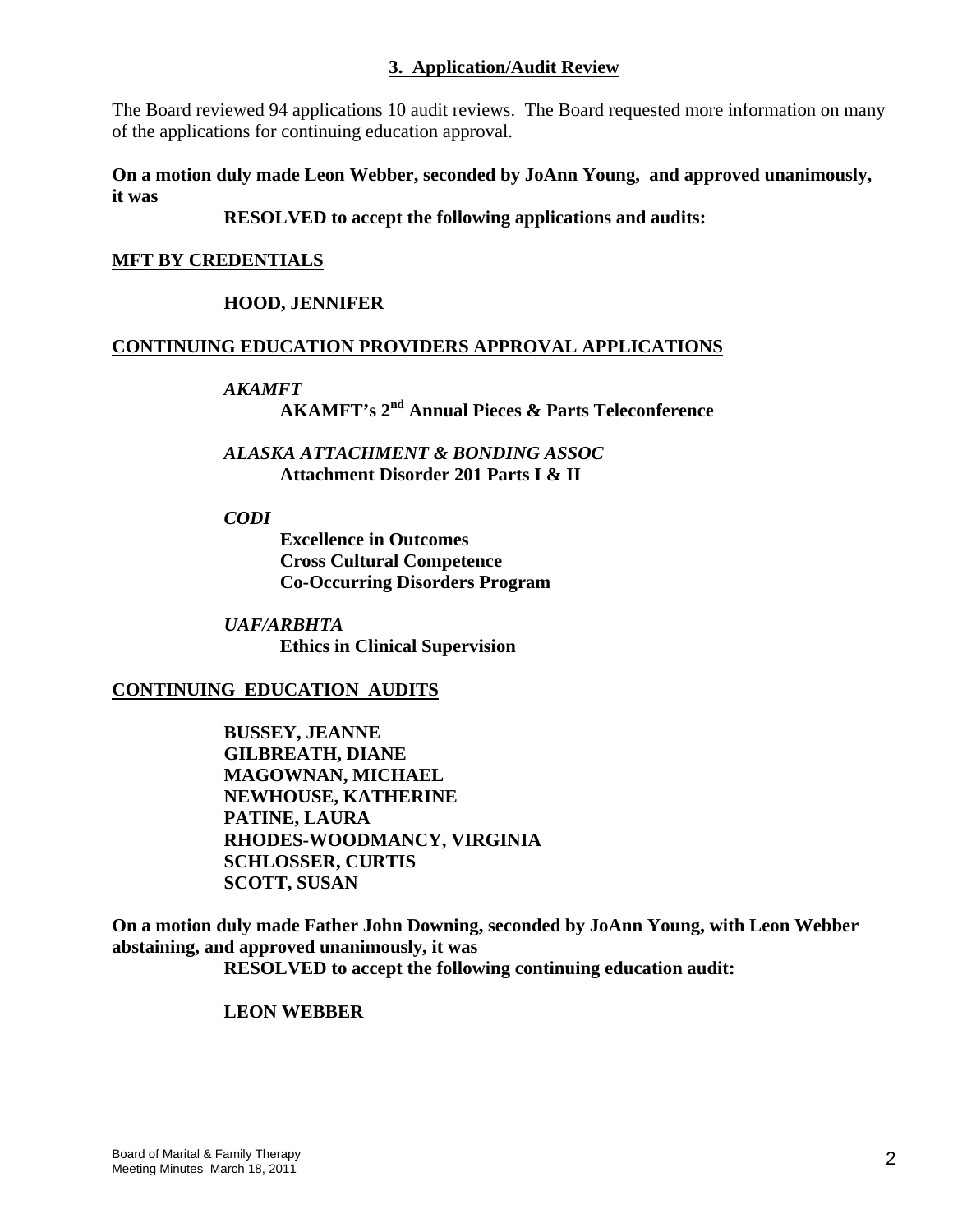There was extensive discussion regarding a packet of 87 applications submitted by Program Services Continuing Education. Members of the Board declined to review them, as there were so many and wanted to know if they were face-to-face, although the Chair cautioned them that they were to determine the content, based on 12 AAC 19.320, not if it is face to face or not.

**12 AAC 19.320. ……..** (a) To be accepted by the board, continuing education must contribute directly to the professional competency of a marital and family therapist and must be directly related to the skills and knowledge required to implement marital and family therapy principles and methods.

Members of the Board felt there were to many courses taught by only a few people and will write a letter to them requesting they clarify their expertise for each class taught.

There was discussion regarding continuing education applications and changing the questions regarding live, face-to-face hours. The Board has decided they wish to know if the training will be face-to-face or not and want a new question on the application.

# **4. Statutes**

a. Change 08.63.120

This was just an "FYI" for the Board.

# **5. Investigator's Report**

The Board's Investigator, Gary Keiser, presented the report. There is one open complaint at this time; for unlicensed activity.

# **6. Budget Report**

Administrative Officer Cathy Mason gave the budget report by telephone. Ms. Mason reported that the Board is currently to the good by \$29, 585.00, but there is one year and three months to go before the next renewal.

There was discussion on whether the current amounts are correct; discussion on how fees are determined; and discussion regarding charging for continuing education provider approvals.

# **7. Public Comment**

Ellen Maling, Coordinator with the Alaska Health Workforce Coalition, came to the meeting to introduce herself and explain the work done by the coalition. Master level behavioral health clinicians have been identified as a priority occupation for workforce development.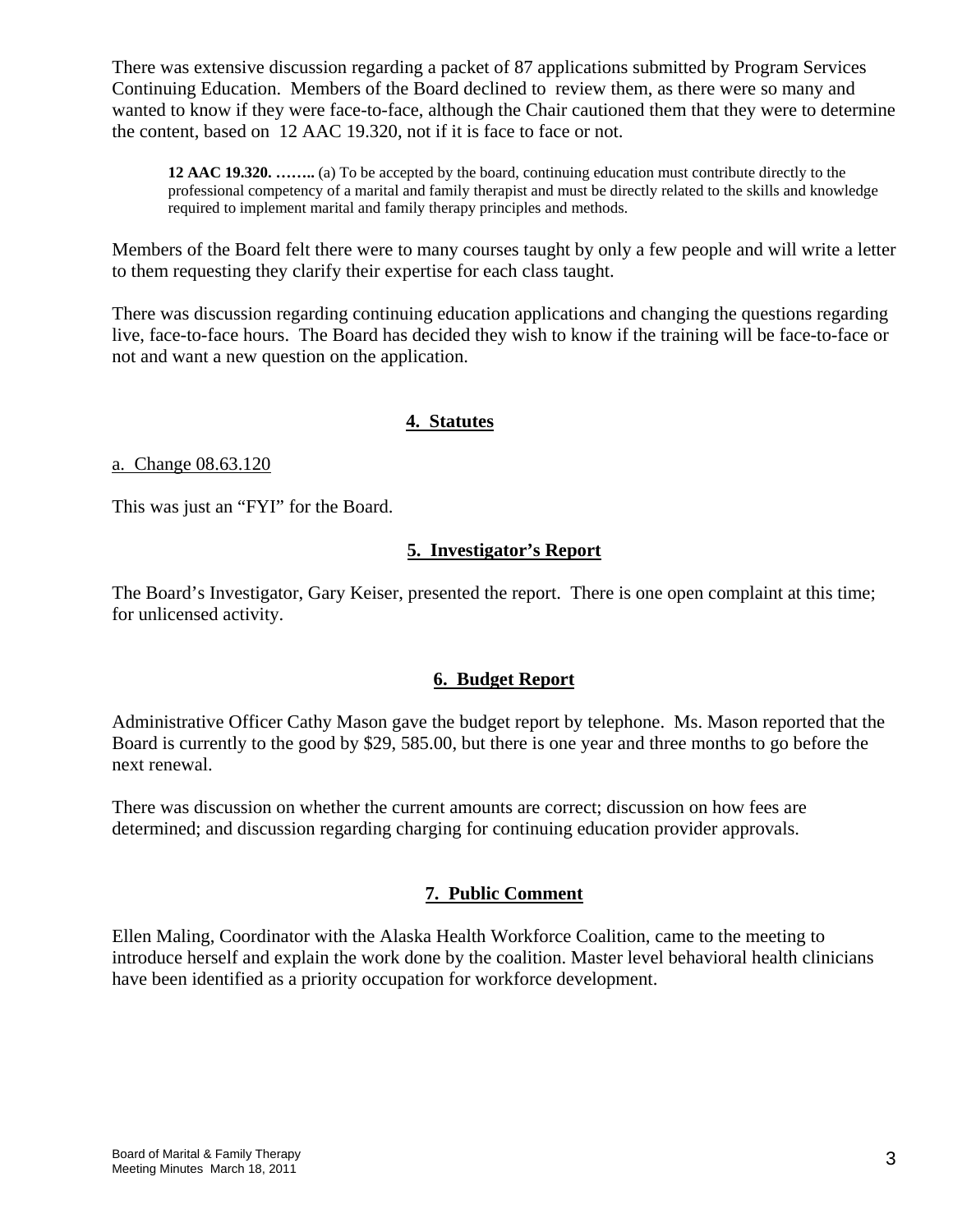## **8. Old Business**

### a. AKMFT Liaison report

Board member Ken McCarty is the Liaison between the AKMFT and the Board. He reported that there are sixty eight members and they were involved in the renewal fee information. They are working on a statute change regarding who can bill Medicaid.

### b. Yearly Report/Goals

This was an FYI on what done at previous meeting

#### c. Regulations change to 12 AAC 19.210

The Board had previously worked on changing the regulations related to supervision. They had wanted an approved supervisor for marital and family therapist licensing to have to be licensed as an MFT for five continuous years. The Division Regulations Specialist, Jun Maiquis, had submitted regulations changes to the Board.

## **On a motion duly made Father John Downing, seconded by JoAnn Young and approved unanimously, it was**

**RESOLVED to accept the changes to 12 AAC 19.130(b) and 12 AAC 210(a)(3) as presented by the Regulations Specialist and instruct the Regulations Specialist to public notice the changes.** 

### **9. New Business**

#### a. NBCC/Internet Counseling

This is an "FYI" for the Board. They reviewed the National Board for Certified Counselors' statement of principles for guiding internet counseling ("The Practice of Internet Counseling").

#### b. Practice Protection

This was tabled until next meeting, due to time limits.

#### c. Medicaid Statute

Board Member McCarty reported that the state organization was working on getting a statute passed and he asked that the Board write a letter to support it if it came to the Governor's desk. There were questions regarding whether or not this is a function of the Board. If the Governor's Office were to ask for a response, the Board would give it, by working together through the Department by email.

#### d. AMFTRB Dues

## **On a motion duly made JoAnn Young, seconded by Father John Downing and approved unanimously, it was**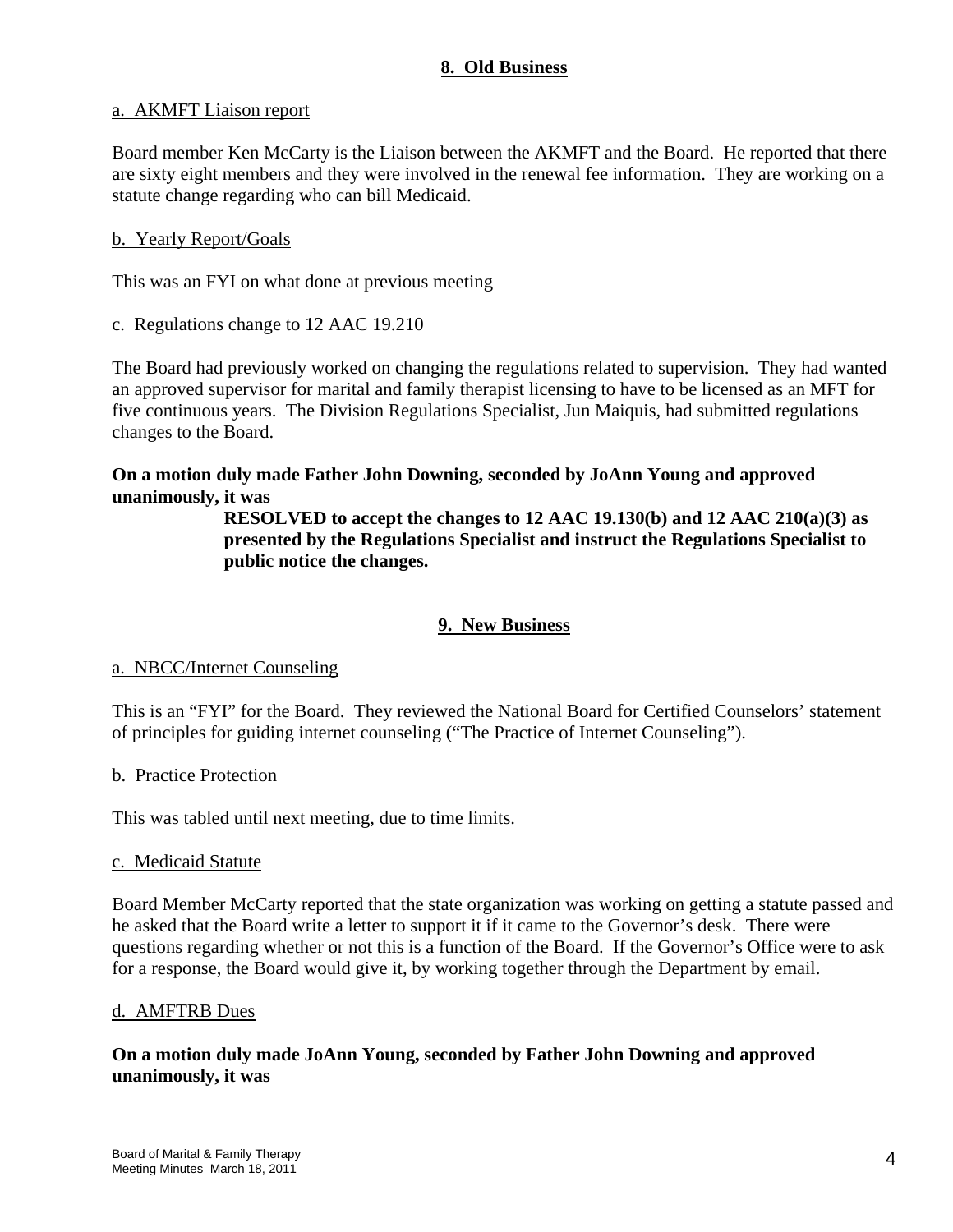# **RESOLVED to pay Association of Marital and Family Therapy Regulatory Boards' 2011 membership dues.**

# **10. Correspondence**

## a . Gelhar – Internship question

Ms. Karla Gelhar asked for clarification regarding education requirements in 08.63.100. She asked if "one year" needs to be completed in four consecutive quarters or if the four quarters of internship may be completed while skipping a quarter in the middle.

The Board discussed whether it would be a calendar year or an academic year, and they determined that the statute was referring to an academic year-a continuous three quarters, not four.

Ms. Gelhar also asked the Board to tell her if her masters degree program meets the requirements for MFT licensure. Board Chair White will review the courses and make a determination for the Board.

### b. Gentz

Ms. Gentz had asked if she was attending a large supervision group and her supervisor was there only to supervise her, with a different leader of the group, would this be accepted for the group supervision requirements?

She also asked if she was allowed to use supervision hours both for LPC and MFT.

The Board replied that yes, but only if the supervisor is an approved Marital and Family Therapy Board supervisor and is there only in the context as a supervisor for marital and family therapy. It must be supervising the following:

(5) "practice of marital and family therapy" means the diagnosis and treatment of mental and emotional disorders that are referenced in the standard diagnostic nomenclature for marital and family therapy, whether cognitive, affective, or behavioral, within the context of human relationships, particularly marital and family systems; marital and family therapy involves

### c. Hood

This was an FYI. The Board read a copy of a letter, written by Dixie Hood, to the governor's Office regarding the fee increase. A letter thanking her for her support and interest will be written.

### d. Tamera Randolph – PC courses to MFT requirements

Ms. Randolph has questions regarding her degree and if it would be accepted by the Board for licensure.

This was assigned to Chair White for her decision for the Board.

### e. AMFTRB - FYI

This was information regarding what the AMFTRB is doing and their examination information.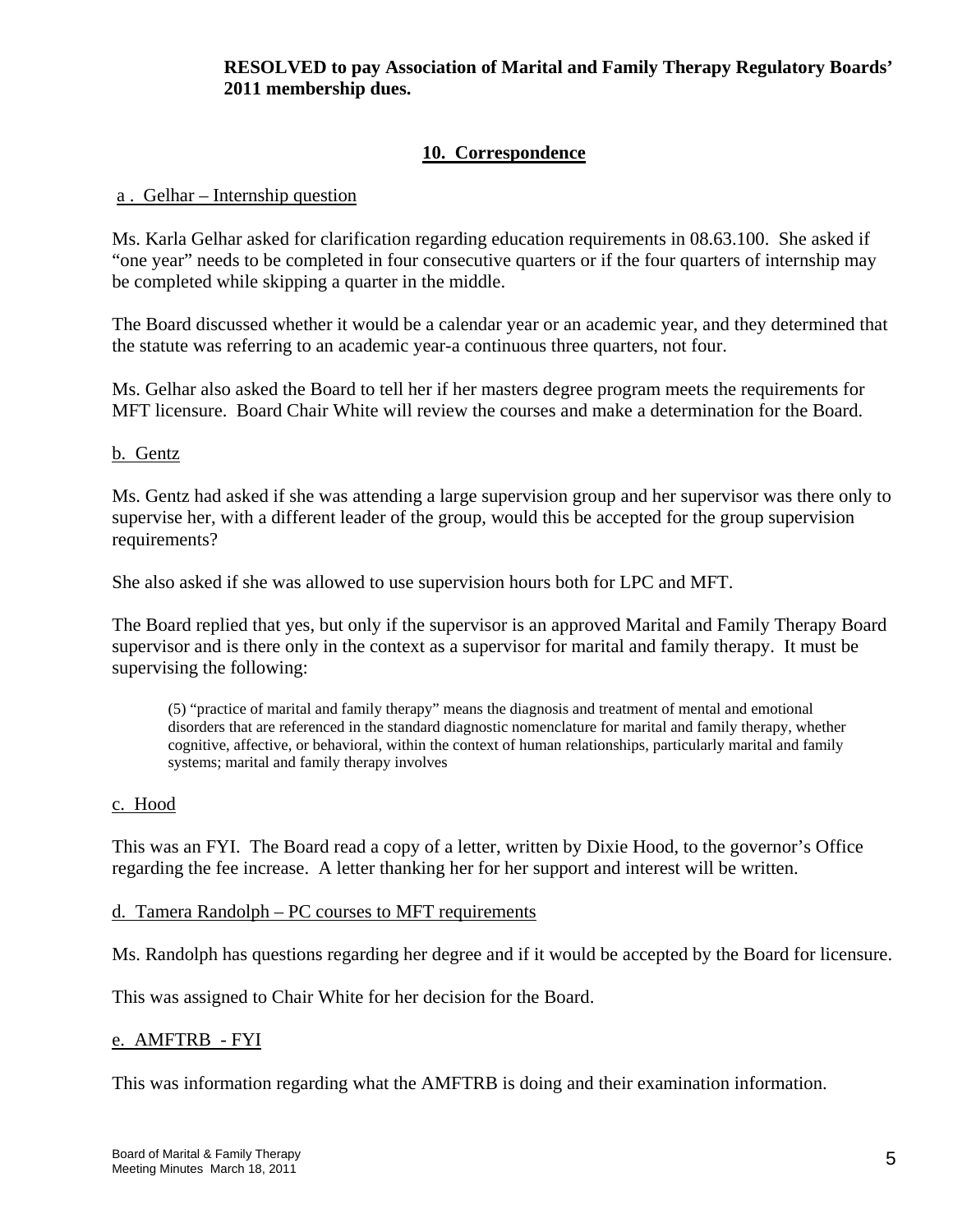## f. Clarke-Frecette – questions on MFT Associate application

Ms. Nicole Clarke-Frechette wrote asking questions regarding applying for a Marital and Family Therapy Associate. She was questioning if she could apply before knowing who would be her supervisor or where she was working.

In reference to Sec. 08.63.110, the Board noted that as long as it is "a clinic, social service agency a clinic, social service agency" it would be accepted, as long as there is an approved MFT supervisor. The supervisor may not have to be on-site, but the agency may have their own requirements/restriction on off-site supervision.

The application cannot be approved before a supervisor is found because of the paperwork and information required for the license.

#### g. Peterson – correspondence programs

Sheron Patterson, of Western Schools, wrote with questions regarding what continuing education is acceptable for MFTs. She asked for clarification regarding the acceptance of correspondence programs.

She asked if a correspondence program must be offered by a provider who is approved by the American Assoc. or the Alaskan Assoc. for Marital and Family Therapy or if any correspondence program is accepted as long as the content contributes directly to the professional competency of a MFT and is directly related to the skills and knowledge required to implement marital and family therapy principles and methods.

She is referring to:

**12 AAC 19.320. APPROVED CONTINUING EDUCATION ACTIVITIES.** (a) To be accepted by the board, continuing education must contribute directly to the professional competency of a marital and family therapist and must be directly related to the skills and knowledge required to implement marital and family therapy principles and methods.

(b) The following continuing education activities are acceptable if they are related to marital and family therapy in accordance with (a) of this section:

- (1) postgraduate courses given by a regionally accredited academic institution, either audited or for credit;
- (2) courses offered by the American Association for Marital and Family Therapy;
- (3) courses offered by the Alaska Association for Marital and Family Therapy;

(4) seminars, workshops, or mini-courses offered by professional organizations;

(5) cross-disciplinary courses, seminars, or workshops in the fields of medicine, law, behavioral sciences, ethics, or other disciplines;

(6) courses, seminars, or workshops in substance abuse, domestic violence, cross-cultural issues, gender issues, or child abuse;

(7) other courses not covered under (1)--(6) of this subsection that are specifically preapproved by the board, up to a maximum of 15 contact hours

(Board answers will be available at a later date.)